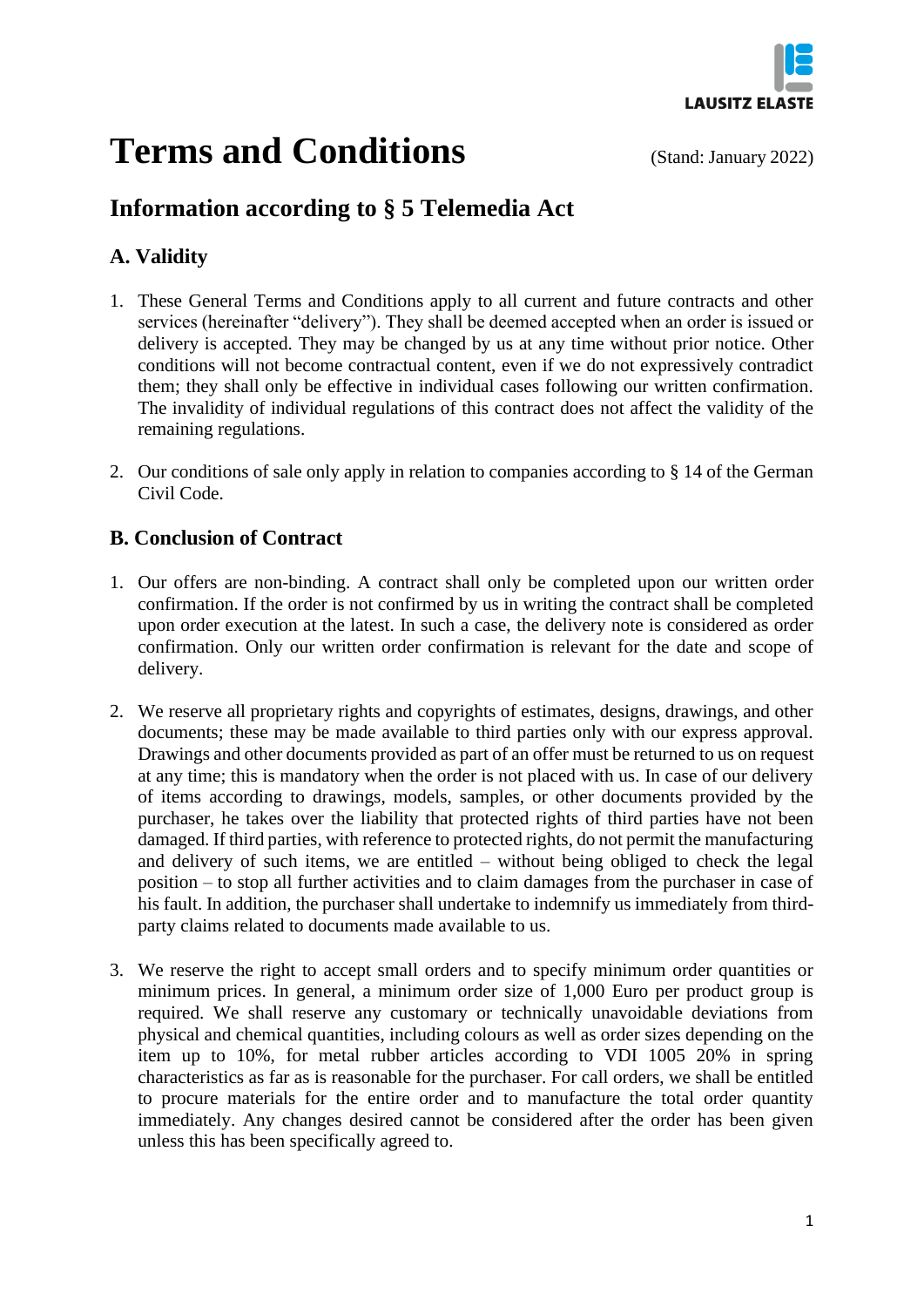

4. Any oral agreements or agreements by telephone made before or upon the conclusion of the contract with employees of Lausitz Elaste GmbH, so far as they are not in possession of an appropriate legal power of authority, are subject to written confirmation of Lausitz Elaste GmbH to become effective. With the signing of the contract, any oral amendments and additions must be confirmed by Lausitz Elaste GmbH in writing.

# **C. Delivery and Delivery Time**

- 1. Delivery dates are to be regarded as approximately agreed, even if we have agreed with the purchaser on a delivery time or delivery period unless agreed delivery time/-period has been expressly stipulated as "fix" by us. A confirmed delivery time/- period shall be subject to the correct, complete, and timely obtaining of supplies by ourselves. The delivery term is deemed to be met if the object to be delivered has left our factory or we have informed the purchaser that the goods are ready for dispatch. Delivery deadlines shall remain ineffective as long as the purchaser has not properly fulfilled his obligations, such as furnishing technical data and documents, approvals as well as making a down payment or providing a payment guarantee.
- 2. Acts of God or other events beyond our control that render the timely execution of accepted orders impossible shall relieve us of our delivery commitment as long as these events prevail. The same provision shall apply in case of another unforeseeable impediment to performance which we are not responsible for, especially due to fire, floods, labour disputes, shortage of energy and raw materials, or official actions. Damage claims due to default, inability, or non-performance are limited to typical and foreseeable damages, unless we, our legal representatives, or vicarious agents are at fault for slight negligence. The limitation on liability shall not apply to cases of intent or gross negligence. The purchaser's legal right of withdrawal remains unaffected if its conditions are fulfilled. In the case of contracts whose performance consists of several deliveries, non-performance, defective or delayed performance of one delivery remains without influence upon the other deliveries of the contract.
- 3. Partial deliveries shall be permissible.
- 4. The goods are delivered at the purchaser's risk regardless of the place of dispatch. If the goods are ready for dispatch, and the delivery or the acceptance of the goods is delayed for reasons beyond our control, the risk passes to the purchaser on receipt of the notification that the goods are ready for dispatch.
- 5. Non-returnable packaging material made of paper, jute, foil, or wood will not be charged. Other packaging, especially special packaging such as wood or steel drums or iron cores will be invoiced at cost price. Carriage-free return shipments of conveyor belt drums or cores will be credited with four-fifths of the invoice amount.
- 6. It is generally not possible to return sold and non-defective goods. Should, by way of exception, goods be taken back by us, the valid net price on the date of withdrawal shall be credited. If the net price on the date of delivery is below the net price on the date of withdrawal, the net price valid on the day of delivery will be credited. Clause 6 shall not apply in case of reservation of ownership.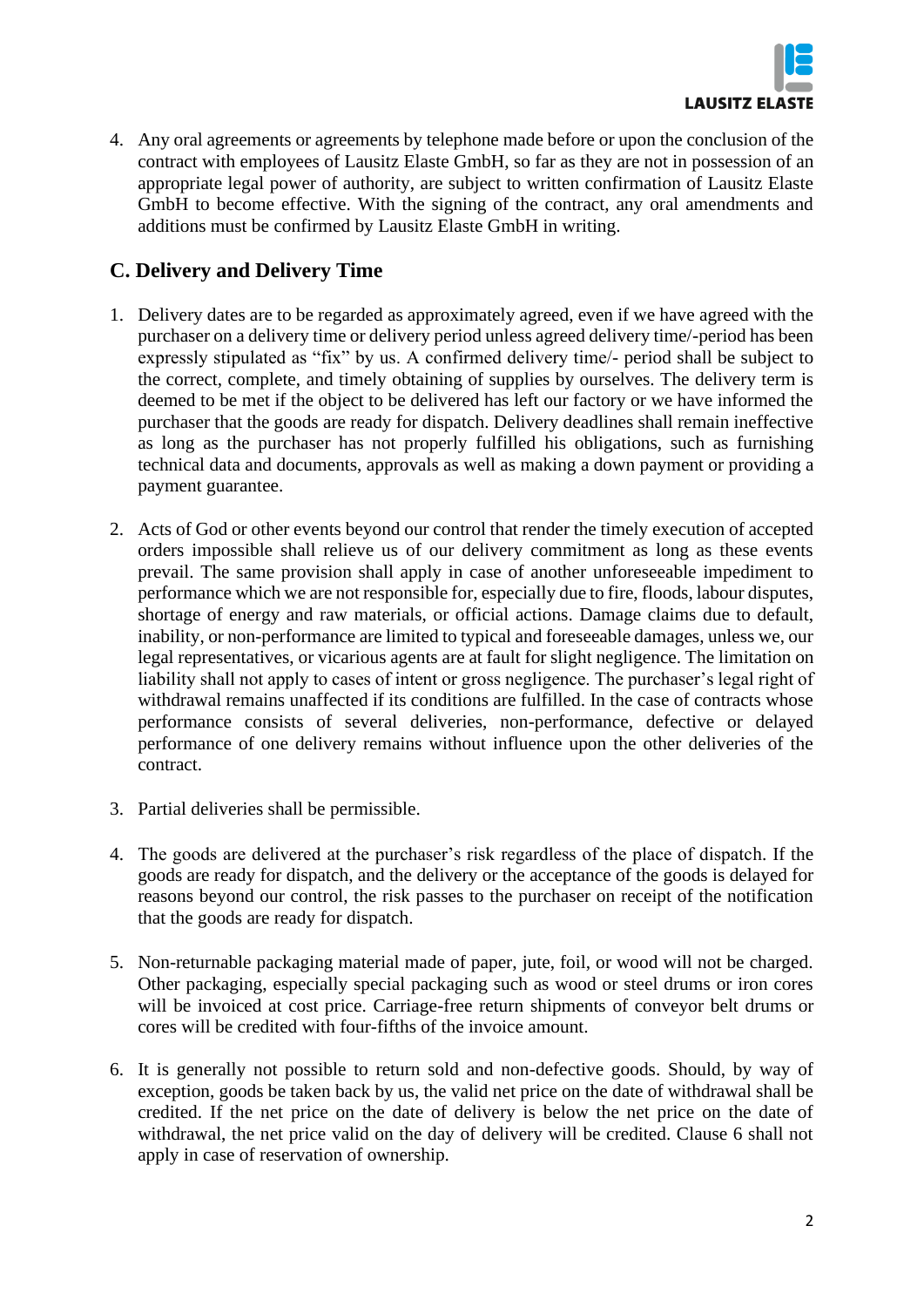

- 7. In case of purchaser's application for the opening of an insolvency proceeding, purchaser's statements in lieu of an oath according to § 807 ZPO, shortages of liquid funds, or significant deterioration of financial circumstances become known to us after the conclusion of the contract, we shall be entitled to suspend deliveries immediately and to refuse the fulfilment of current contracts unless the purchaser executes counter-performance or, on our request, provides appropriate securities.
- 8. If the purchaser has to provide objects and materials for the execution of the order, these shall be delivered ex-works in the agreed or any other reasonable extra-quantity for any defective goods in due time and perfect condition. In default thereof, we are entitled to invoice the purchaser for additional costs which might arise as a result of it and not to supply goods as we deem appropriate or to interrupt. We reserve the right to charge the costs for testing parts as well as tools required for their manufacturing (moulds, dome, mouthpieces, etc.) The tools necessary for series production shall remain our property in all cases.

#### **D. Reservation of Ownership**

- 1.1. We shall reserve the ownership of all and any goods delivered until all existing claims, including conditional and subsidiary claims, maintained by us towards the purchaser from our business relation have been satisfied or until any checks and/or bills of exchange handed over have been honoured. The aforementioned stipulation shall also apply to future claims.
- 1.2. We shall be entitled to immediately take possession of the goods subject to retention of title if the purchaser is in arrears with fulfilling the claims resulting from the business relationship. The demand of return of goods or the repossession of the goods subject to retention of title does not constitute a withdrawal from the contract unless we have expressly stated this. We are entitled to demand immediate return of the goods under exclusion of rights of retention unless there are legally effective or undisputed counterclaims.
- 1.3. Regardless of the purchaser's financial obligations, we are entitled
	- a) to sell the goods returned after the prior announcement at the best price and to credit the proceeds or
	- b) to credit the contract price fewer discounts, rebates, and other reductions and after deduction of the depreciation in value. In addition, we are entitled to deduct our costs of return from the credit amount.
- 1.4. Prior to any pledge or any other infringement of our ownership rights by third parties the purchaser shall notify us immediately and confirm the right of ownership in writing both to us and the third parties. The purchaser is not entitled to pledge the goods subject to retention of title or transfer them by way of security.
- 1.5. The purchaser has to adequately insure the goods subject to retention of title against fire and burglary. Any claims against the insurance company concerning the reserved goods are already hereby surrendered to us to their full value. The purchaser is obliged to immediately inform the insurance company of the assignment of the claim.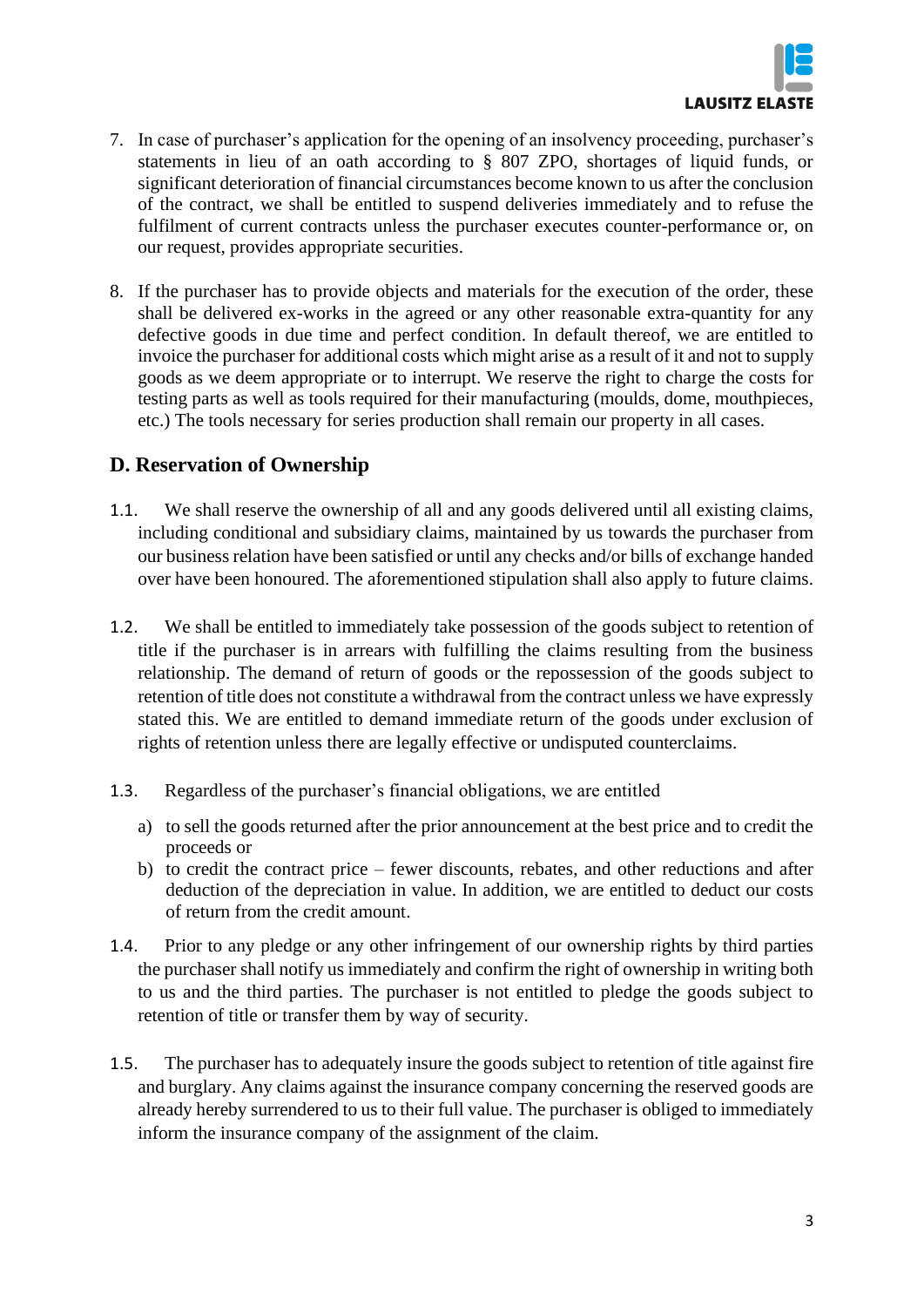

- 1.6. Any processing of reserved goods is effected for us as the manufacturer in the sense of § 950 BGB (Civil Code) without our obligation. The developed and processed goods apply as goods subject to retention of title in the sense of these conditions.
- 1.7. If the purchaser processes, connects, mixes, or combines the reserved property with other merchandise not belonging to us (§§ 947, 948 BGB), we become joint owner of the new object or total quantity in the proportion of the value of our reserved goods to the other merchandise at the time the processing, connecting, mixing or combining took place. If the purchaser acquires sole title to the new object, we hereby agree that the purchaser grants us co-ownership in the ratio of the invoice value or total quantity of the reserved goods to that of the processed, combined, mixed, or mingled goods. For the new object resulting from this processing is considered as privileged property under this provision. The purchaser shall keep the new object in safe custody for us with the due diligence of a responsible businessman and shall be obliged to provide any information and access to documents relating to the exercise of justice.
- 2.1. The purchaser is entitled to resell retained goods in the proper course of business. Resale of goods is equal to the use of goods subject to retention of title by the purchaser in performing contracts for work and labour. The purchaser's claims arising from the resale of reserved goods are even now assigned to us together with all ancillary rights, regardless of whether the retained goods were sold before or after further processing, connecting, mixing, or combining and whether they are resold to one or more buyers. If an assigned claim against the garnishee has been included in a current account, the assignment agreed upon shall relate to all claims of the balance of the open account as well. The assigned claims shall serve as security for all our rights and claims according to D.1.1.
- 2.2. If the reserved goods are resold together with other goods, irrespective of whether without or after processing, combination, mixing, or blending, the assignation of the purchase price claim according to D.2.1. is valid up to the amount of the invoice value of the conditional goods. Furthermore, it is agreed that in addition to the aforementioned resale price a claim of 10% of our sales price is assigned to us which will be offset with interests and costs after receipt of payment whereby the unconsumed dunning amount will be compensated. If the purchaser provides goods and services in combination with the sale of the goods subject to retention of title and does he not differentiate between the reserved goods and the goods and services provided on the invoice issued for the consumer, thus, he calculates a total price, this value shall be assigned to us to the amount of our sales price.
- 2.3. In the event the conditional goods are used by the purchaser to fulfil an agreement for services or an agreement for work and materials, the payment resulting from the contract for work/services or the contract for work and materials is assigned to us as determined in D.2.1. and D.2.2.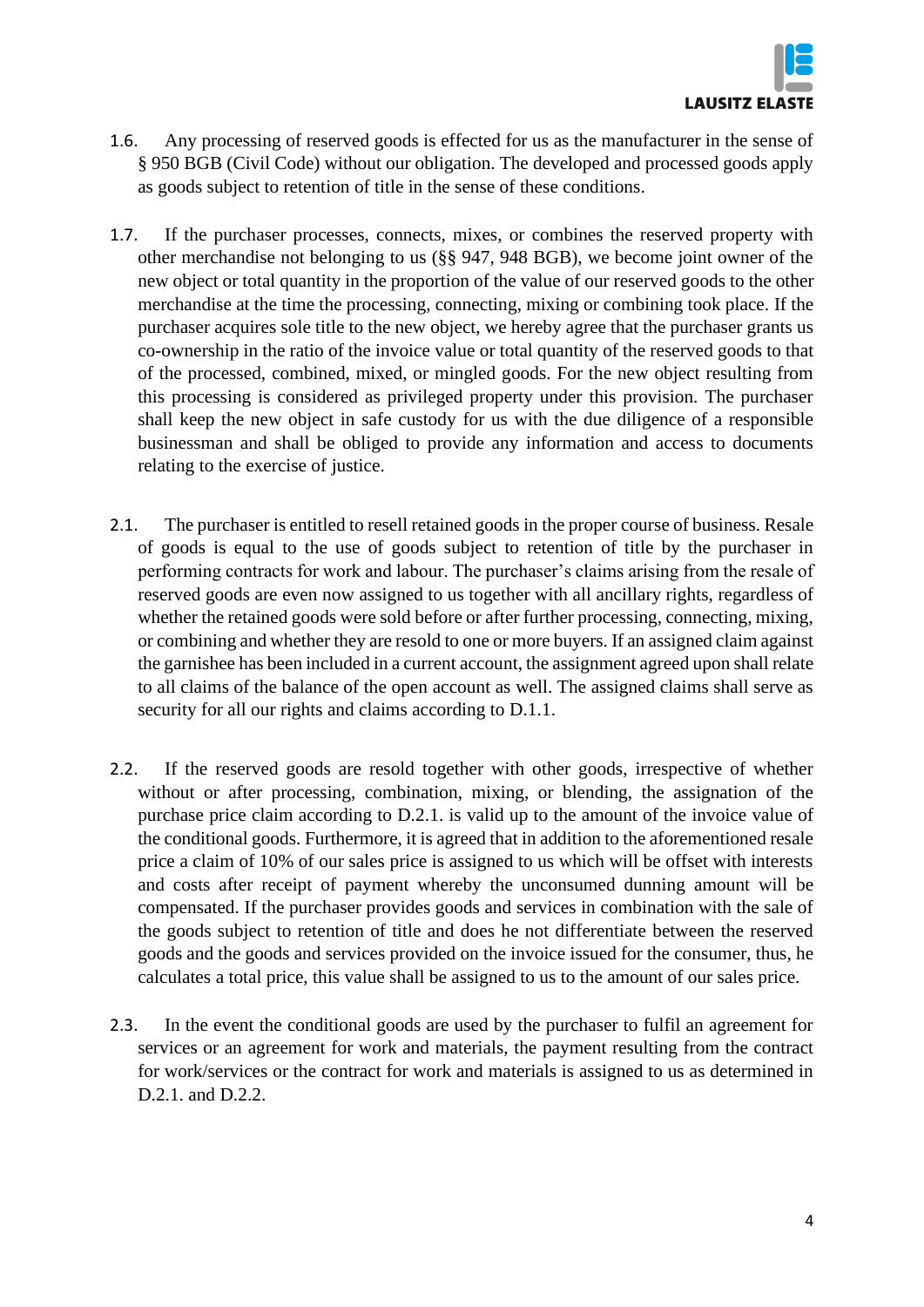

- 2.4. The purchaser will be entitled to sell the conditional goods or otherwise use them only on condition that the claims referred to in points D.2.1. to D.2.2. are assigned to us and that the name of our make is mentioned in his copies of invoices, delivery notes and other documents. He is not entitled to dispose of the reserved goods in any other way.
- 2.5. The purchaser is authorized to collect the assigned claims arising from the resale. Our right to collect the claim remains unaffected by the purchaser's right to collect the claim. We will not collect debt claims ourselves, as long as the purchaser meets his payments with us in due course. We shall have the right to revoke the purchaser's authority for the resale of the reserved goods and collection of assigned claims with immediate effect if the purchaser is in arrears with payments to us or experiences a shortage of liquid funds due to a significant deterioration of financial circumstances. In case there is an application to begin insolvency proceedings over the assets of the purchaser, any payment stopped, a declaration in lieu of oath according to § 807 ZPO (German Code of Civil Procedure) is given, or if due to a shortage of liquid funds a change of ownership occurs in the purchaser's business, the authority for resale and collection of assigned claims concerning the reserved goods will cease automatically. If we have revoked the purchaser's authority for resale of the reserved goods or the authority is automatically expired, the purchaser must immediately return the goods subject to retention of title and to provide us or anyone authorized by us with direct possession. In such a case, the purchaser shall be obligated to notify us of the claims assigned and their debtors, to furnish all particulars required for collection, to hand over pertinent records and to advice the debtors of the assignment. Any costs incurred due to repossession of conditional goods are to be paid by the purchaser.
- 3.1. The retention of title in accordance with the foregoing provisions shall still remain if some of our claims have been included in the ongoing account and a balance has been drawn and recognized. The property reservation also extends to the current account balance claims.
- 3.2. The retention of title in accordance with the foregoing provisions shall expire if all of the above-mentioned claims under D.1.1. are fulfilled. Thus, the ownership of the reserved goods shall be transferred to the purchaser and the assigned claims shall be returned.
- 4. If the realizable value of all existing securities assigned to us exceeds our claims in total by more than 10 %, we shall be obliged to release securities at our discretion by the purchaser's special request.

## **E. Prices and Payment**

1. Delivery, service and invoicing are performed with the prices and conditions valid on the day of delivery or collection of the goods, unless something different has been expressly agreed with the purchaser. Unforeseen changes in costs for raw materials, wages, energy and others beyond our control shall entitle us to adjust prices accordingly. We deliver our goods to our immediate customers, at our discretion, either free of charge by post, free of charge to each German general cargo station or free of charge via any other usual way. If expedited shipping is prescribed (e.g. air freight, express), the purchaser shall bear the difference between the costs for the cheapest transportation and the higher expenses. Any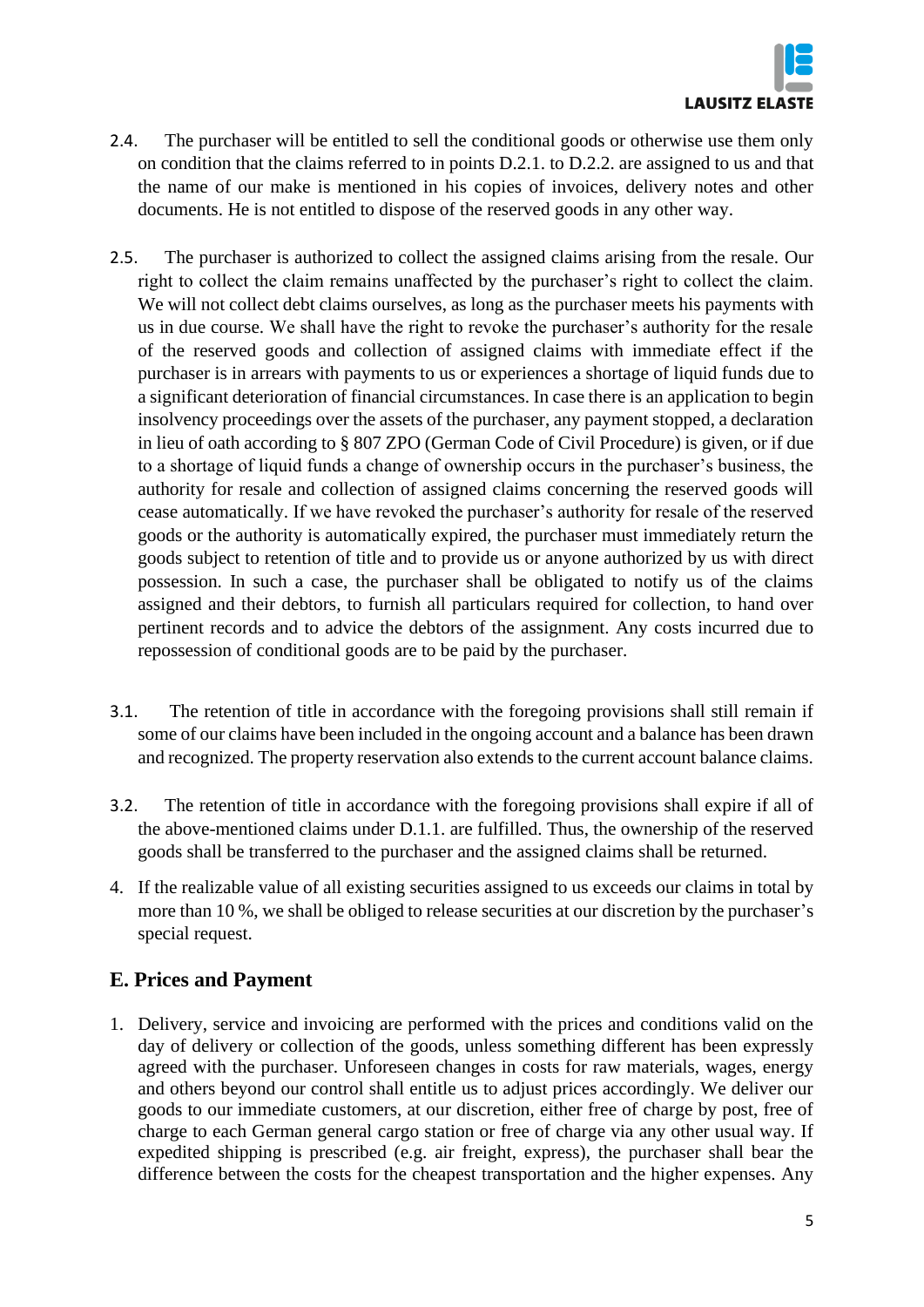

cartage will be charged to the purchaser. Remuneration for customer collection shall not be granted. If not otherwise agreed upon, we are permitted to deliver ex works or branch.

- 2. All payments by the purchaser are to be made in EURO.
- 3. Our invoices are due immediately and are payable net, free of postage and fees, insofar as not stated differently by us. A reminder fee of 3.00 EURO will be charged for each reminder – with the exception of the first reminder for default in payment – unless the purchaser is able to proof that there was no damage at all or the damage is substantially lower than the flat rate. The right to make further claims for damages remains reserved.
- 4. Cash discount is only granted when all payment commitments out of earlier deliveries have been fulfilled and the invoice amount has been punctually paid to us in cash or has been credited to our account by the aforementioned due dates. The furnishing of a bill cannot result in the granting of a prompt-payment discount; in case of cashless payment, especially when a check is submitted, the date of the credit entry will be decisive. In case of payment or credit note with reservations subject to one condition or other restrictions a cash discount cannot be granted. The purchaser shall bear the risk of transferring payment.
- 5. Bills of exchange and checks shall be only credited with reservation of due and proper receipt of the full amount. We reserve the right of own or other acceptances. Any costs and discount charges shall be borne by the purchaser. We cannot assume any liability for presentation and protest. If we learn that the purchaser's bill of exchange has been protested, or there is no immediate coverage of other protested bills, we shall be entitled to return all current bills. At the same time, all our receivables shall become due. Post-dated checks are not accepted.
- 6. The receipt of payment date shall be the day on which the amount is in our possession or has been credited to our bank account. The risk of payment method is to be borne by the purchaser. In the event that the purchaser is in default of payment, we shall be entitled to charge default interest of 8% above the current published base lending rate. This shall not restrict the right to claim additional damages.
- 7. In case the purchaser is in default of payment, we can demand, at our discretion, that the outstanding rates of payments or other claims against the purchaser are due immediately as well as to stipulate those additional deliveries resulting from this contract or from other contracts of prior security or payment may be dependent on the making of payments by the purchaser by simultaneous performance. Should the purchaser fail to comply with our demand for prepayment or collateral within a reasonable period, we shall be entitled to rescind the contract(s) and to invoice the purchaser for any and all costs incurred prior to said point in time, including lost profits.
- 8. We do not pay interest on advance payments or payments on account.
- 9. The purchaser shall only be entitled to a right of set-off or retention of payments provided that his counterclaim is undisputed by us or has been determined as legally binding. We accept no deductions other than those we have explicitly agreed to; warranty claims remain unaffected.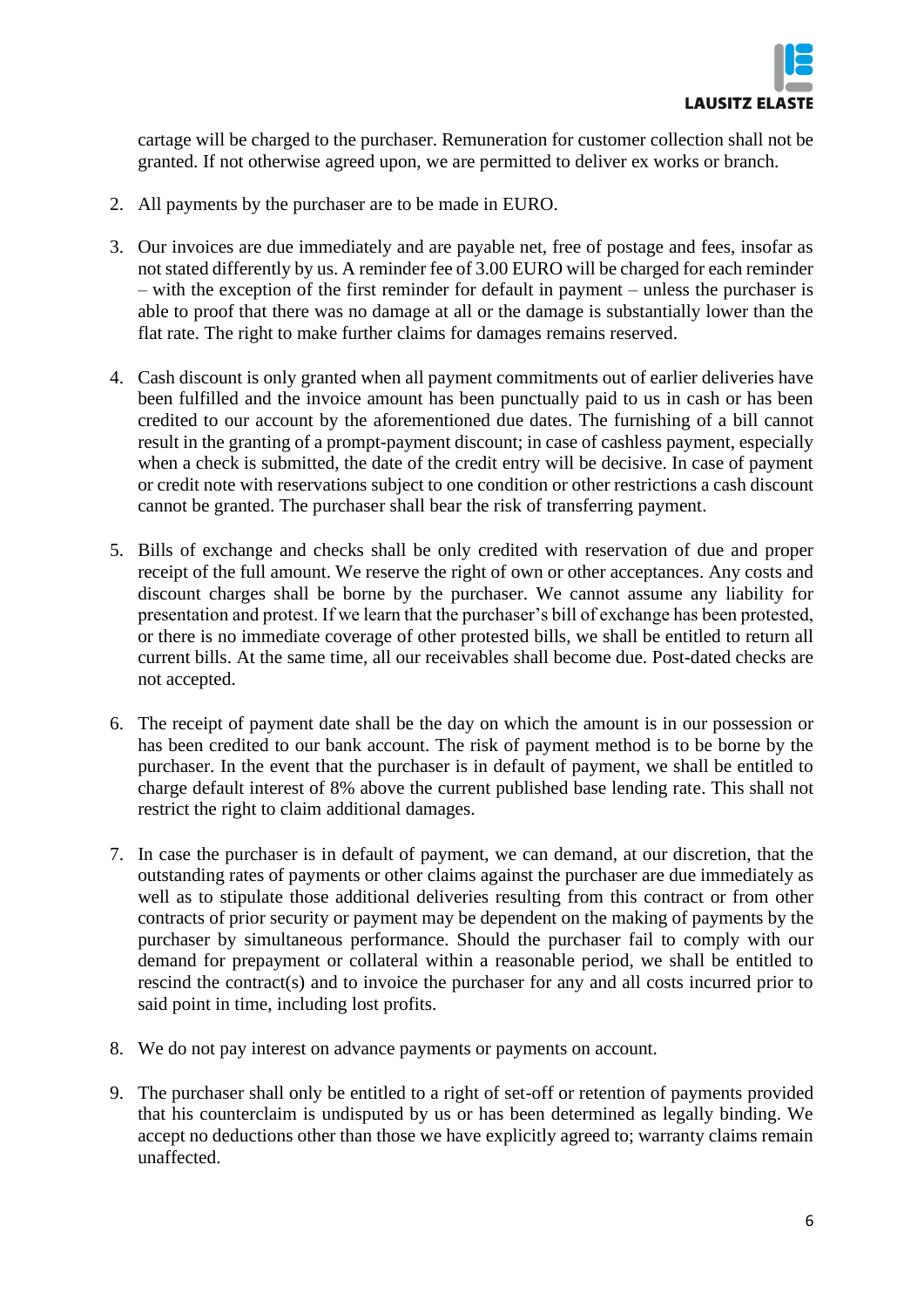

- 10. Any payments with debt discharging effect can only be made to the account specified by us when invoicing as follows:
	- a) Account of the factoring company to which we have assigned our claims from our business relationship.
	- b) In case of a negative credit check by our factoring company: prepayment to the business account stated.

#### **F. Warranty**

- 1. With regard to merchants, our deliveries and services are exclusively subject to the legal inspection and reprimand liabilities.
- 2. Contractors, who are not merchants, must notify us of evident defects within a period of two weeks from receipt of goods in writing; otherwise, the assertion of warranty is excluded. For the observance of the time limit the dispatch of the notification in good time shall be sufficient. The contractor is responsible for making all necessary notifications and in particular is responsible for notifying details of the defect and the date on which it occurred and for reporting the defect in a timely manner.
- 3. The warranty period for products, which we have delivered as new products according to the agreement, shall be 1 year. Warranty claims are null and void for products, which we have not delivered as new products according to the agreement. The following conditions apply to the claims for compensatory damages. The purchaser is only entitled to claim compensation due to the absence of guaranteed characteristics if the assumption of a warranty was given with the aim to ensure the purchaser against the occurring damages. Any other warranty claims and claims for compensation for damages, with exception of claims arising from injury of life, body and health which we, our legal agents or vicarious agents, are liable for, are excluded if we, our legal agents or our vicarious agents are only at fault for slight negligence, unless there are typical and foreseen damages due to gross violation of contractual duties; claims for damages are not excluded if we, our legal agents or our vicarious agents are guilty of damage by intention or gross negligence.
- 4. For the purchaser's right of recourse according to the Directives on the Sale of Consumer Goods, the conditions mentioned under No. 2. and 3. apply only to claims of damages.
- 5. Our information about delivery item, subject of agreement and purpose of use, e.g. measurements, weights, hardness, utility value, shall merely constitute descriptions or identifications and no guarantee of characteristics. All information is to be considered as approximate, customary deviations shall remain reserved as far as nothing else is agreed. Guaranteed characteristics have to be explicitly specified as such in writing. Deviations from samples or previous deliveries shall be avoided as far as technically feasible. We reserve the right to make changes within the bounds of what is reasonable for the purchaser, especially if it is in the interest of technical progress and in so far as the delivery item is not considerably changed. Considerable deviations shall only justify a warranty claim according to F.1. und F.2.